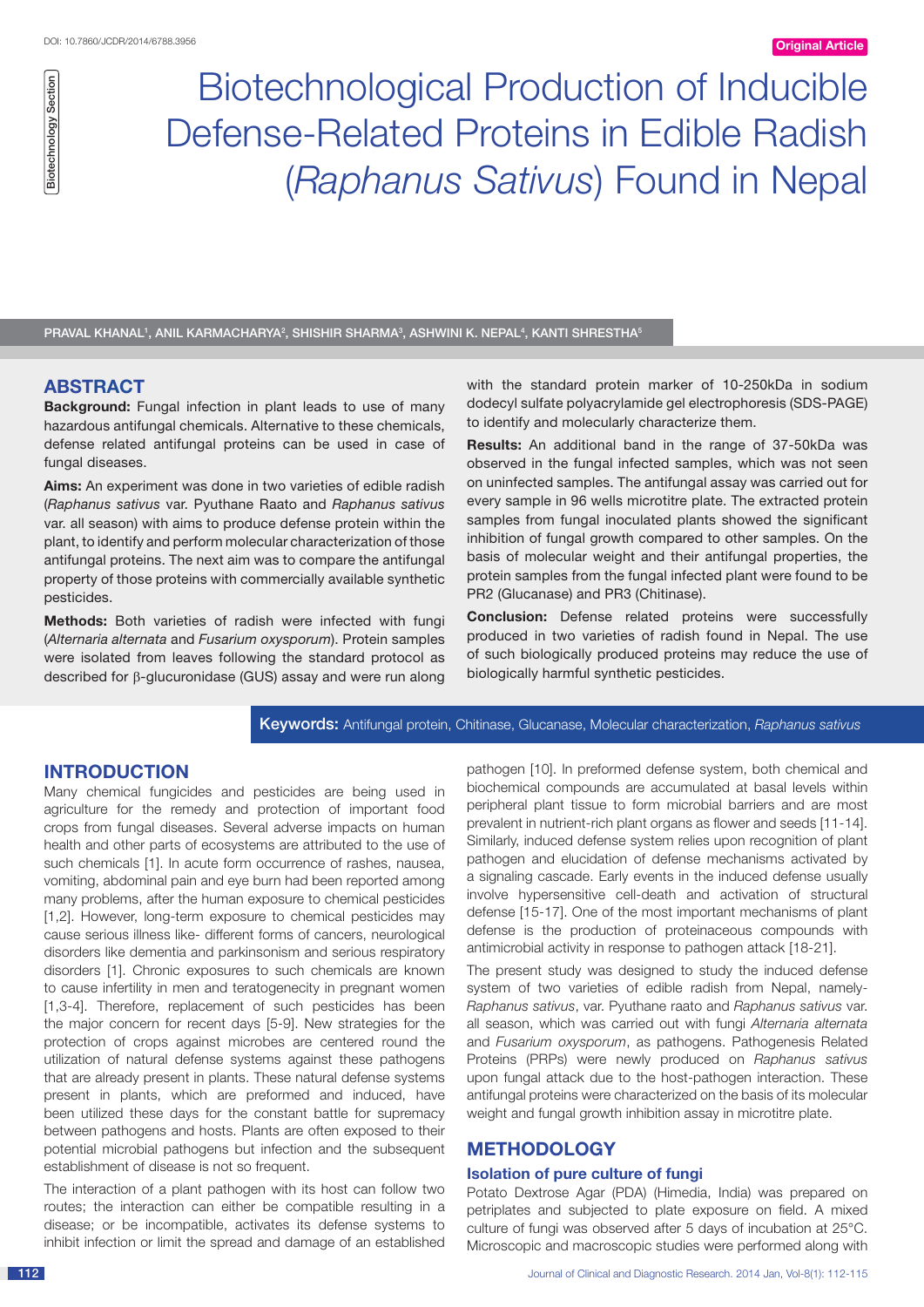subsequent subculture of each strain for obtaining pure culture of *Alteraria alternata* and *Fusarium* oxysporum. Macroscopic study was done on the basis of its colony, which gave woolly to cottony, flat spreading colonies while microscopic study was done by staining the fungal spores with lactophenol cotton blue.

### **Growing of** *Raphanus sativus* **and infection on its leaves with fungal suspension**

*Raphanus sativus* var. Pyuthane Raato and *Raphanus sativus* var. all season, seeds collected from Annapurna Seed Centre, Kathmandu, Nepal were grown on the soil in simple plastic trays. The soil used for growing both varieties of *Raphanus sativus* was prepared on the tray by mixing the soil and compost in 3:1 ratio. Some of the *Raphanus sativus* varieties were subjected to inoculation with 5 drops (5 microlitre) of fungal suspension of 8 x 105 cells/ml of fungal culture in their leaves after injuring them at their leaf veins.

## **Protein extraction and Sodium Dodecyl Sulfate PolyAcrylamide Gel Electrophoresis (SDS-PAGE)**

*Raphanus sativus* leaves were collected after incubation for 3 days and were grinded by mortars and pestles in QB buffer (100mM potassium phosphate buffer pH 7.8, 1 mM of EDTA, 1% Triton-X 100 and 10% glycerol with several protease inhibitors). Protein was extracted from them using β-glucuronidase (GUS) method. The isolated protein samples were run on SDS-PAGE during electrophoresis along with standard protein marker molecular weight (BIO-RAD) ranging from 10kDa-250kDa. Non infected samples were also run in Polyacrylamide Gel Electrophoresis (PAGE).

## **Antifungal Assay**

Antifungal assays against the introduced fungi, *Alternaria alternata* and *Fusarium oxysporum* were carried out in 96 wells microtitre plate with isolated fungal infected and non infected protein samples. Fungal cell suspension concentration of 10<sup>3</sup> cells/ml was used for the antifungal assay. The absorbance of all the samples were taken by the microplate reader set at 415nm after 20 hours and 48 hours. 0.1% Copper oxychloride (fungicide) was used as positive control, infected samples as test samples and non infected samples as negative control. Each of the analysis was performed on quadruplicate.

#### **RESULTS**

Different bands were observed in SDS-PAGE after staining and visualization step. Each bands were found to be in between 10kDa and 50kDa when samples were run in PAGE along with standard protein marker (BIO-RAD, India) ranging from 10-250kDa. An additional protein band was observed in samples from fungal infected *Raphanus sativus* in range of 37-50kDa [Table/Fig-1,2].

During antifungal assay, the protein samples from the fungal infected *Raphanus sativus* plants significantly inhibited the fungal growth, than that from the non infected plants. Copper oxychloride (0.1%), commercially available fungicide showed less antifungal action when compared with samples isolated along with the antifungal protein produced by infected plants [Table/Fig-3-5].

The inhibition of the fungal culture by the inducible antifungal proteins with inherent proteins and fungal uninfected samples were compared at different time intervals (20 hours and 48 hours of incubation with protein samples). Similarly, the antifungal property of 0.1% copper oxychloride was also studied. The comparative study showed that the proteins with inducible antifungal proteins showed high antifungal property against the fungi Alternaria alternata and Fusarium Oxysporum compared to proteins isolated from the uninfected radish and 0.1% copper oxychloride [Table/Fig-4,5].

### **DISCUSSION**

The present study was conducted in two varieties of radish (infected

and non-infected), in order to produce natural antifungal proteins, identify them and compare antifungal activity of such proteins with the commercially available antifungal chemical. Proteins from both varieties of radish (both: infected and non-infected) were isolated and were run in the gel of SDS-PAGE along with protein marker. Different protein bands were observed between 10kDa-50kDa in the gel of SDS-PAGE. This finding suggests that entire *Raphanus sativus* has some inherent proteins which were produced during their lifecycle. An additional protein band on the range of 37-50kDa was observed in protein samples isolated from *Raphanus sativus* plants infected with fungi, while compared with non-infected one. It indicates that there is expression of new protein when *Raphanus sativus* is subjected to infection by fungi, *Alternaria alternata* and *Fusarium* oxysporum, which are also considered as one of the important biotic stresses for Brassicaceae crops like *Raphanus sativus* that may cause leaf spot.

The antifungal assay in microtitre plate of the extracts (fungal infected and non-infected *Raphanus sativus* samples) and chemical



**[Table/Fig-1]:** Standard Protein Marker (10-250) kDa



**[Table/Fig-2]:** SDS-PAGE of fungal infected and non infected protein samples with standard protein marker (10-250) kDa

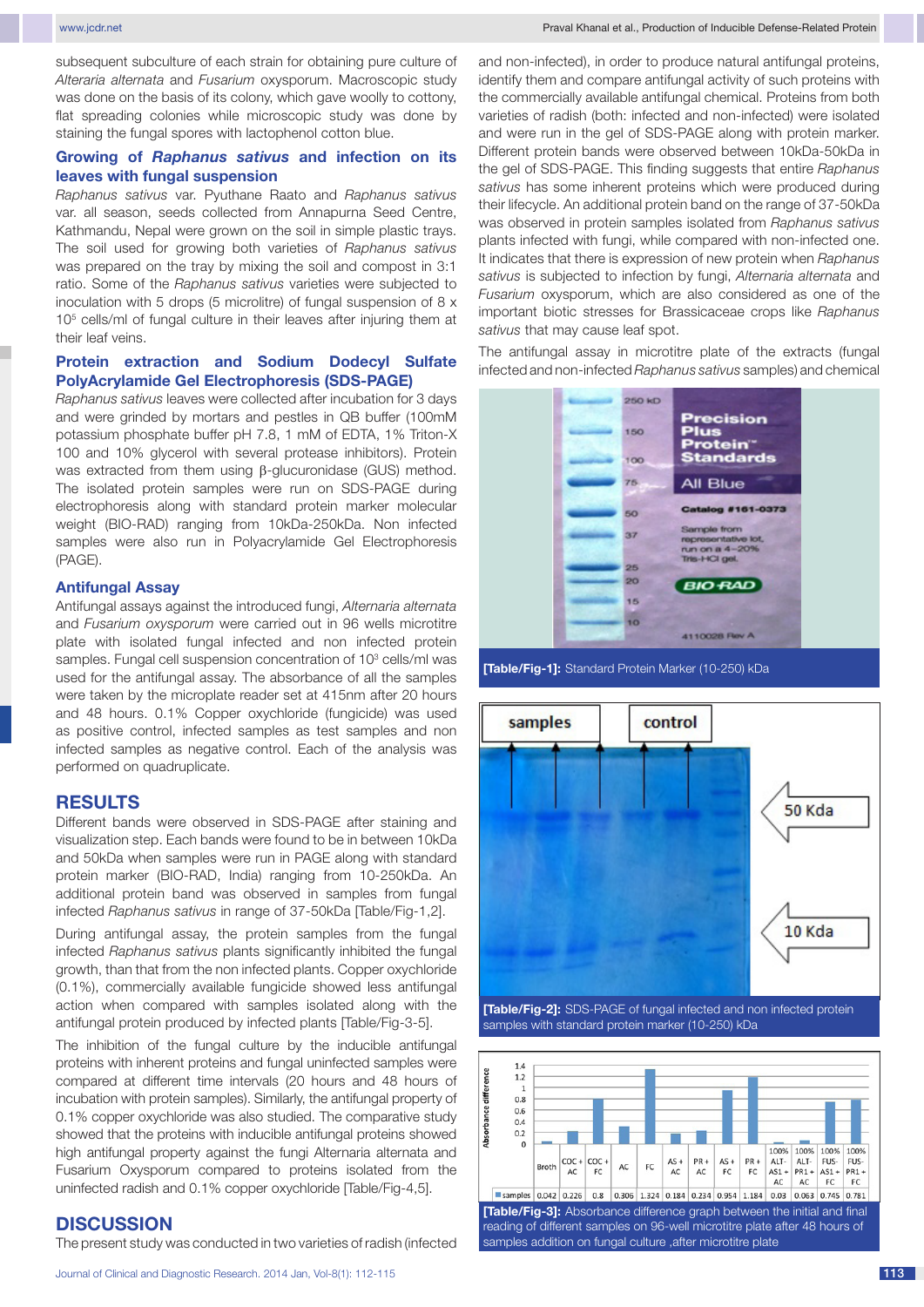



*sativus*) found in Nepal possessed better antifungal properties than synthetic chemical pesticides. Thus, use of chemical pesticides can be minimized if these natural defense proteins are used against fungal diseases in *Raphanus sativus* and other plants, which avoids people from exposure to potential health risks to farmers associated with such chemicals. In addition to this, the production of the natural antifungal proteins also minimizes the chances of potential mycotoxicoses in the people who consume these edible plants, vegetables and fruits. If this can be practiced, many issues and incidences related to the harmful effects of pesticides will be significantly decreased.

## **LIMITATIONS**

- 1. The experimental condition for both the fungal infected and non-infected *Raphanus sativus* was identical. But temperature, humidity and other parameters were changing according to natural condition.
- 2. Limited numbers of *Raphanus sativus* varieties, fungi and chemical fungicide were taken into account.
- 3. Antifungal proteins on the range of 10 to 250kd were identified. Any antifungal protein beyond this level weren't identified due

| <b>Samples</b>    | Absorbance at 415 nm |       |       |       |         |                     |       |       |       |         |                     |       |       |       |         |
|-------------------|----------------------|-------|-------|-------|---------|---------------------|-------|-------|-------|---------|---------------------|-------|-------|-------|---------|
|                   | 0 HOUR               |       |       |       |         | 20 hours 43 minutes |       |       |       |         | 48 hours 14 minutes |       |       |       |         |
| <b>Broth</b>      |                      |       |       |       | 0.101   |                     |       |       |       | 0.126   |                     |       |       |       | 0.143   |
| $COC + AC$        |                      |       |       |       | 0.228   |                     |       |       |       | 0.409   |                     |       |       |       | 0.454   |
| $COC + FC$        |                      |       |       |       | 0.235   |                     |       |       |       | 0.387   |                     |       |       |       | 1.035   |
| AC                |                      |       |       |       | 0.099   |                     |       |       |       | 0.139   |                     |       |       |       | 0.405   |
| FC                |                      |       |       |       | 0.1     |                     |       |       |       | 0.153   |                     |       |       |       | 1.424   |
| $AS + AC$         |                      |       |       |       | 0.214   |                     |       |       |       | 0.242   |                     |       |       |       | 0.398   |
| $PR + AC$         |                      |       |       |       | 0.255   |                     |       |       |       | 0.263   |                     |       |       |       | 0.489   |
| $AS + FC$         |                      |       |       |       | 0.219   |                     |       |       |       | 0.272   |                     |       |       |       | 1.173   |
| $PR + FC$         |                      |       |       |       | 0.256   |                     |       |       |       | 0.267   |                     |       |       |       | 1.44    |
| 100% ALT-AS1 + AC | 0.218                | 0.205 | 0.219 | 0.213 | 0.21375 | 0.257               | 0.225 | 0.239 | 0.239 | 0.24    | 0.248               | 0.425 | 0.275 | 0.476 | 0.356   |
| 100% ALT-PR1 + AC | 0.208                | 0.209 | 0.209 | 0.215 | 0.21025 | 0.321               | 0.167 | 0.209 | 0.206 | 0.22575 | 0.271               | 0.155 | 0.434 | 0.596 | 0.364   |
| 100% FUS-AS1 + FC | 0.173                | 0.159 | 0.15  | 0.202 | 0.171   | 0.241               | 0.213 | 0.202 | 0.254 | 0.2275  | 0.918               | 0.979 | 1.029 | 0.977 | 0.97575 |
| 100% FUS-PR1 + FC | 0.151                | 0.164 | 0.149 | 0.163 | 0.15675 | 0.194               | 0.207 | 0.187 | 0.308 | 0.224   | 0.932               | 1.148 | 0.965 | 0.456 | 0.87525 |

**[Table/Fig-5]:** Absorbance reading of different samples at different time at 415 nm COC: Copper oxychloride, AC: Alternaria Culture, FC: *Fusarium* Culture, AS: *Raphanus sativus* var all season, PR: *Raphanus sativus* Pyuthane Raato, ALT-AS1: Alternaria infected<br>*Raphanus sativus* var all season, ALT-PR1

fungicide (0.1% Copperoxychloride) showed different results. When antifungal assay of these extracted proteins were carried out, the difference in the initial and final reading was high in broth culture of Alternaria and *Fusarium* than the infected samples. This finding depicts that the *Raphanus sativus* protein isolated from the plants infected with these fungi inhibit the growth of these fungi.

The combined results of SDS-PAGE and antifungal assay of the isolated proteins showed that the new protein of the range 37- 50kDa was responsible for the inhibition of the growth of the fungi. It is known that the molecular weight of chitinase and glucanase lie in this protein range which is responsible for the inhibition of fungi (by dissolving its chitin and glucagon component of cell wall). Both of these proteins belong to PR2 and PR3 family of antifungal protein [22-25]. PR2 proteins have (1,3) β-endoglucanase activity which hydrolyze the structural 1,3-β glucagon present in fungal cells. This weakens the cell wall and the weakened cell wall results in cell lysis and death [22]. Similarly, chitinases cleave cell wall chitin polymers resulting in a weakened cell wall and rendering fungal cells osmotically sensitive [25]. Not surprisingly, PR2 and PR3 proteins act synergistically in inhibiting fungal growth, both in vitro and in plants [23]. This showed that the biotechnologically produced defense-related proteins from edible radish (*Raphanus*) to narrow range of protein marker.

4. Antifungal proteins were just identified and antifungal assay was carried along with other inherent proteins the *Raphanus sativus* produced during their life cycle. Pure antifungal protein was not isolated so the antifungal assay seen was the result of the difference between the activity of inherent proteins and the inherent proteins along with the antifungal protein produced.

### **CONCLUSION**

The present study successfully evaluated the role of antifungal proteins produced in *Raphanus sativus* var. Pyuthane Raato and *Raphanus sativus* var all season after the exposure to biotic stress, fungi, *Alternaria alternata* and *Fusarium* oxysporum. Chitinase (PR3) and Glucanase (PR2) proteins of the molecular weight ranging between 37-50kDa were produced in *Raphanus sativus* varieties after the infection with these fungi. The produced chitinase and glucanase possessed good antifungal properties in comparison to commercially available pesticide (0.1% copperoxychloride). Thus, if this process is applied in real field, biologically synthesized antifungal proteins can serve as alternatives to the hazardous chemical pesticides.